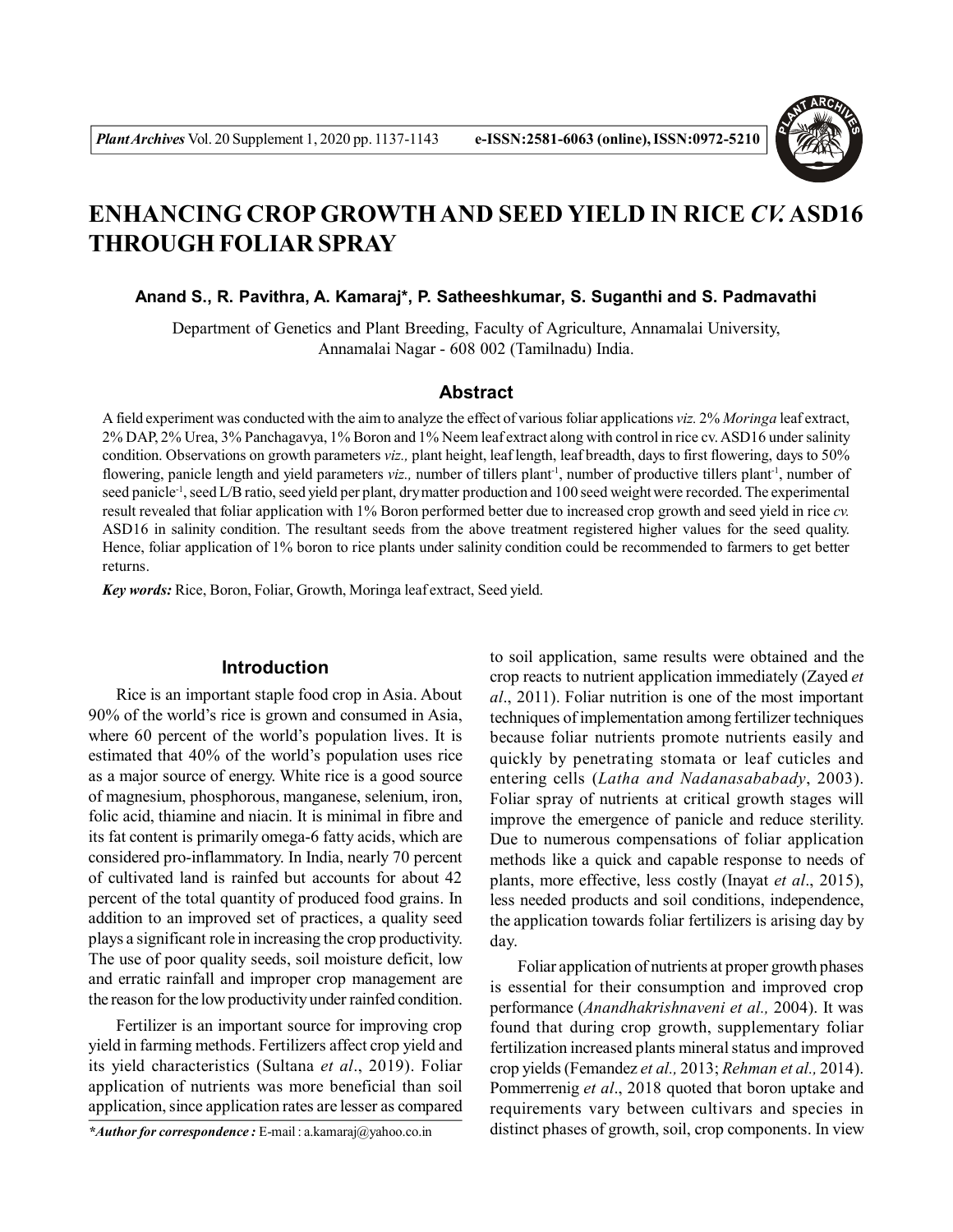of this, the present investigation was carried out to determine the effect of various foliar treatments on crop growth and seed yield in rice *cv.* ASD16 under salinity condition.

# **Materials and Methods**

Genetically and physically pure seeds of rice cv. ASD 16 were obtained from Tamil Nadu Rice Research Institute (TRRI), Aduthurai which formed the basic material for the study. The field evaluation was carried out in the Department of Genetics and Plant Breeding. Faculty of Agriculture and Experimental Farm, Annamalai University, Annamalai Nagar  $(11^{\circ} 24' N)$  latitude and  $79^{\circ}$ 44' E longitude with an altitude of  $+$  5.79 feet above sea level) by adopting Randomized Bock Design (RBD) with three replications. The crop was raised with the spacing of  $20 \times 10$  cm and a recommended package of practices for rice was followed. The foliar spray treatments were given to the plants at the time of  $30<sup>th</sup>$  and  $40<sup>th</sup>$  days after sowing in the field condition.

Prepared 1% concentration solution was sprayed on rice at three growth stages including tillering stage, booting stage and milking stage by using knapsack sprayer. The following spraying treatments were given as detailed given below:

- $T_{0}$  Control
- $T_2$  2% Moringa leaf extract
- $T_2$  2% DAP
- $T_{3}$  2% Urea
- $T_4$  3% Panchagavya
- $T_5$  1% Boron
- $T<sub>6</sub>$  1% Neem leaf extract

Five plants were randomly selected in each of the treatment replication wise and observations on growth and yield parameters *viz.,* plant height, leaf length, leaf breadth, days to first flowering, days to 50% flowering, panicle length, number of productive tillers plant-1, number of productive tillers plant-1, number of seed panicle-1, seed L/B ratio, seed plant yield, dry matter production and 100 seed weight were recorded. The data were analyzed statistically adopting procedure described by *Panse and Sukhatme* (1985). Wherever necessary the values expressed in percentage were transformed into angular (arcsine) values before carrying out the statistical analysis. The critical different per cent (CD) was worked out to 5 ( $p = 0.05$ ) level and where 'f values are nonsignificant, it is denoted by 'NS'.

### **Results and Discussion**

In crop production, the nutrients have one of the chief importance in improving the quality and productivity of crops which requires mineral nutrients in a large amount. Due to continuous inorganic fertilizers results in micronutrients deficiency, the disproportion in physiochemical properties of soil and that ultimately results in low production of crops. For that reason, these minerals are applied to the affliction foliar form (*Jeyathilake et al*., 2006).

Significant results were obtained in foliar nutrients applied plants. Among the treatments, boron applied plants  $(T<sub>s</sub>)$  recorded higher values for the growth and yield parameters *viz.* plant height (76.30 cm), days to first flowering (63.40 DAS), days to 50 percent flowering  $(82.60$  DAS), number of tillers plant<sup>-1</sup>  $(23.80)$ , number of productive tillers plant<sup>-1</sup> (13.00), panicle length (24.04), leaf length (32.30 cm), leaf breadth (1.16 cm), number of seeds panicle (146.80), seed L/B ratio (2.59), single plant yield (25.20 g), dry matter production (70.70 g) and 100 seed weight (2.40 g).

Boron  $(T<sub>5</sub>)$  applied as foliar form in plants recorded higher values for plant height (Fig.1) Nearly 12.87% increase in plant height over the control which could be due to the increasing effect of boron on growth rate and development of root and shoot (*Shah et al*., 2011). This was in accordance with the findings of previous works like *Taiz and Zeiger*, 2006. Boron is reported to be involved in maintaining cell wall structure and maintaining membrane function. It is believed to improve the strength of the membrane and cell wall with the cross-linked polymer and strengthen the vascular bundles which hold back the invasion of pathogens (*Stangoulis and Graham*, 2007). Boron plays an important part in the flowering, and seed-setting process of plants. So, improvement in days to first flowering and days to 50 per cent flowering (63.40 DAS (Fig. 4) and 82.60 DAS (Fig. 5)) may be due to its role in the synthesis of ethylene and also its major role in production and retention of flower buds (*Dell et al*., 2002). Similar findings have been reported by *Huang et al.,* (2000) and *Hussain et al*., (2012).

Boron has been reported to affect plant growth may be due to its role in cell division and expansion. Boron participates in the synthesis of uracil which is involved in RNA formation and promotes cell division and differentiation, thus maintaining the meristematic activity (*Jones*, 2003) and vegetative growth. Increase in leaf length, leaf breadth and panicle length of 9.12%. 11.54% and 9.77% (Fig. 2, 3 and 6) respectively over the control would be due to the stimulated activity of photosynthesis, chloroplast and protein synthesis reported by *Hussain and Yasin* (2004) and *Singh et al.,* (2007).

The number of tillers plant<sup>-1</sup>, number of productive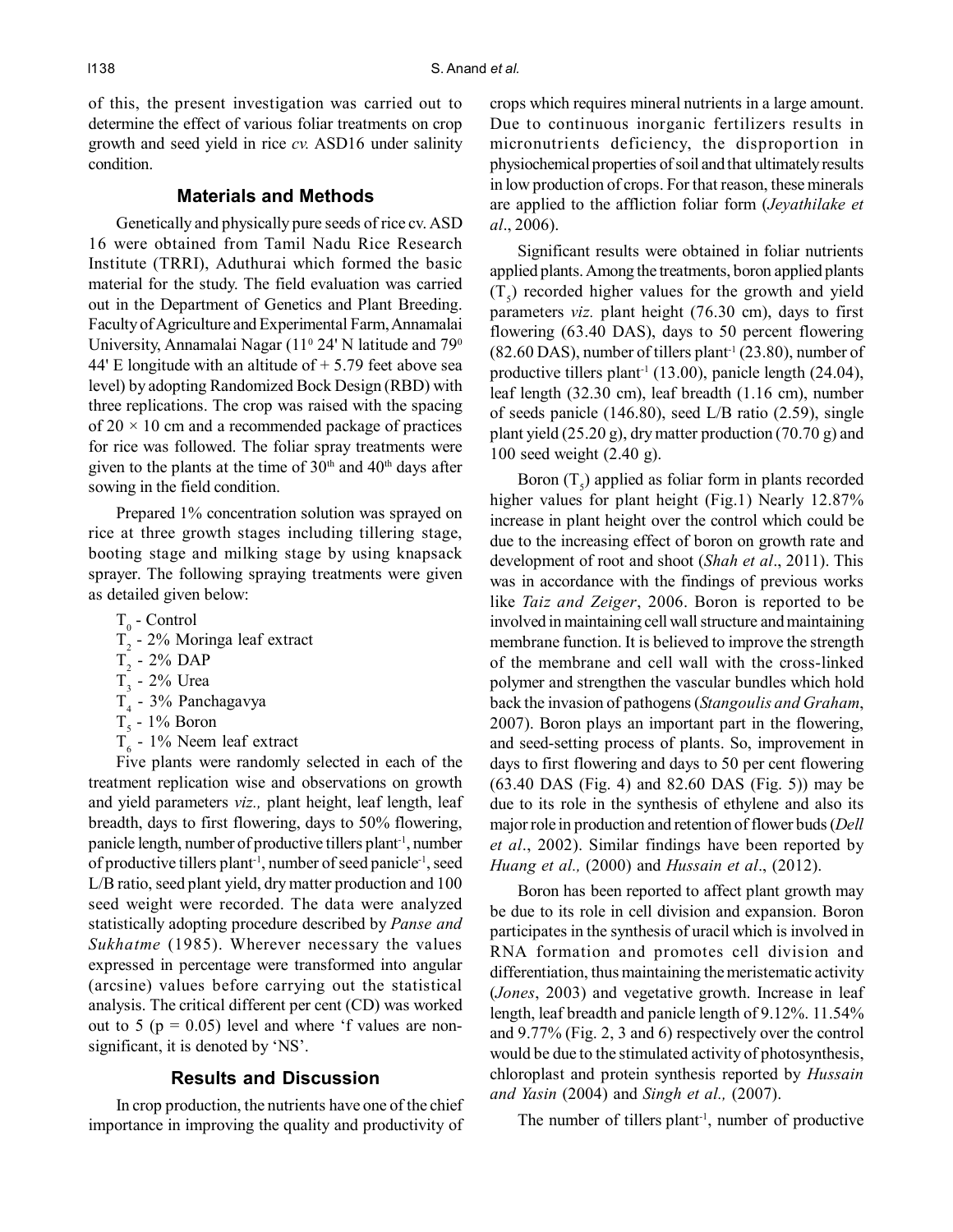tillers plant-1, number of seed panicle-1, seed L/B ratio, single plant yield, dry matter production and 100 seed weight which were 20.78%, 35.29%, 13.17%, 3.85%, 16.88%, 10.86% and 12.15% (Fig. 7 to 13) respectively higher than the  $T_0$ . Boron applied plants recorded higher values for the number of tillers plant<sup>-1</sup> (Fig. 7) and productive tillers plant<sup>-1</sup> (Fig. 8) over the control. This may be due to the B's role in plant reproduction and pollen germination as B progresses pollen in the development of pollen tube (*Bolanos et al.,* 2004). *Ashraf and Foolad* (2005) also pointed out their function in distinguishing and developing cells, translocating photosynthates and growth regulators from source to sink. Similar results were obtained by *Chaturvedi et al.,* (2012) and *Singh et al.,* (2012).



Effect of foliar spray on Leaf length(cm) 33 32 31 30 29 28 T<sub>0</sub>  $T1$ T<sub>2</sub> T<sub>3</sub> T<sub>4</sub> T5 T<sub>6</sub> than the control was due to the involvement of B in reproductive growth as B improves the panicle fertility in rice (*Rehman et al.,* 2012). Boron is required for pollen tube growth at the time of flower pollination and increased seed set thereby improved the seed yield (Jehangir *et al*., 2017).Besides this, Boron plays an important role in photosynthesis and respiration, carbohydrate metabolism and sugar transport in rice plant (*Rehman et al.,* 2012). Boron nutrition controls the rate of water absorption and metabolism of carbohydrate (*Haque et al.,* 2011). The application of boron enhanced seed set (*Desouky et al.,* 2009; Ali *et al*., 2016) by delaying abscission of flowers. Thus, it is likely that the higher number of flowers per panicle could be due to the sufficient level of carbohydrates available for flower formation (*Smit and*

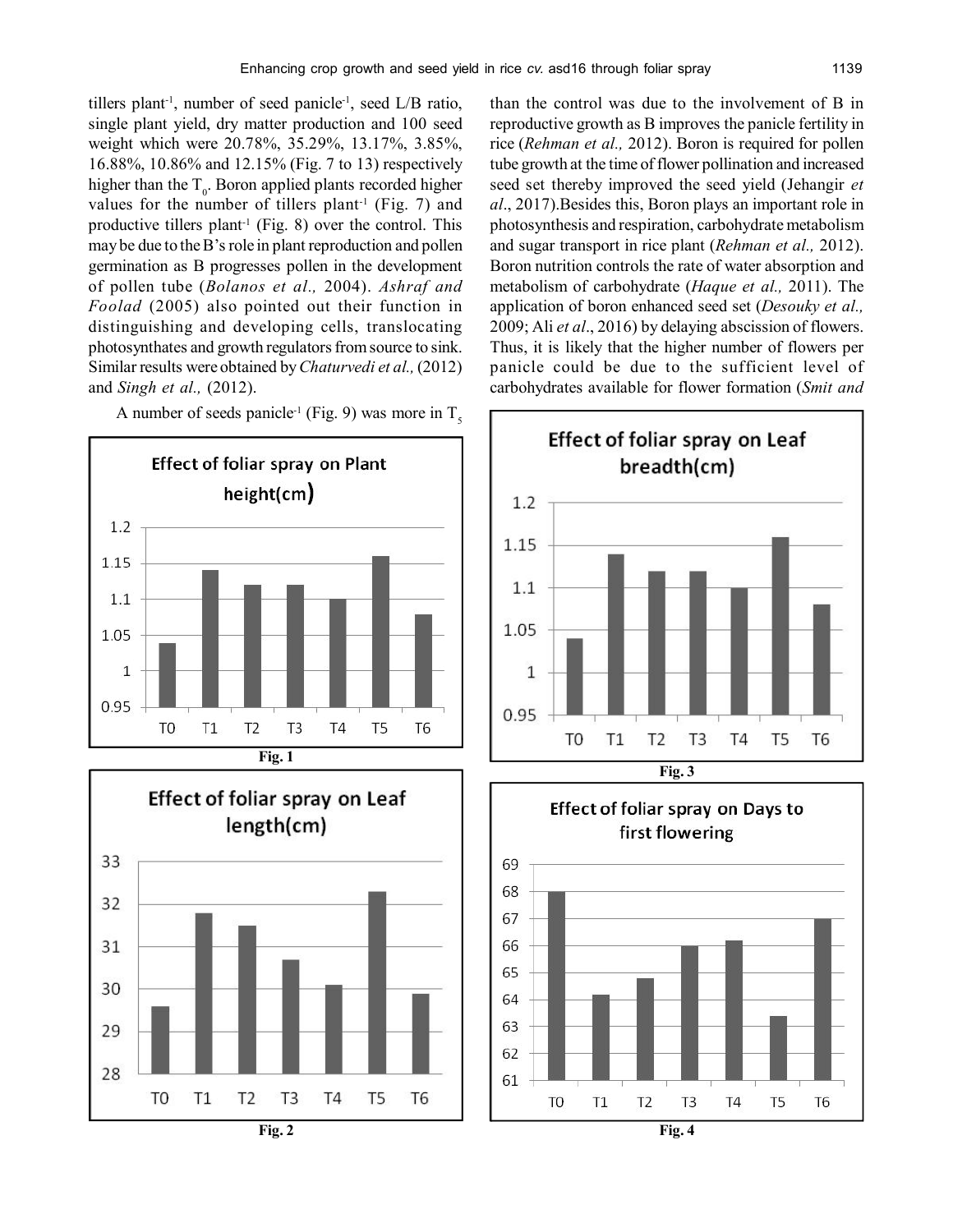### *Combrink*, 2004).

Improvement in dry matter production in  $T_s$  might be due to better starch utilization that results in higher seed setting and translocation of assimilates to developing grains, which increases the seed size and number of seeds per panicle (*Hussain et al.,* 2012). Similar results were obtained by *Basher et al.,* (2006) and *Malidareh* (2011). Increase in 100 seed weight (Fig. 13) and single plant yield (Fig. 11) in  $T_s$  may be due to the reduced panicle sterility and less aborted pollen after B application. Boron plays an important part in the fertilization, flowering and



Effect of foliar spray on Panicle length (cm) 24.5 24 23.5 23 22.5 22 21.5 21 20.5 T<sub>0</sub>  $T1$ T<sub>2</sub> T<sub>3</sub> T<sub>4</sub> T<sub>5</sub> T<sub>6</sub> **Fig. 6**

seed-setting process of plants, so improvement in seed weight may be due to its role in the production of the more reproductive structure without abortive pollens (Ganapathy *et al*., 2008). This was in accordance with the findings of *Rashid et al.,* (2009); *Hussain et al.,* (2012); *Rehman et al.,* (2014) and Phonglosa *et al*., (2018). Thus, from this present study, 1% boron foliar applied plants showed improved vegetative growth nutrient uptake and yield parameters than control.

In present foliar application treatment, boron foliar applied plants produced seeds recorded higher values for the resultant seed qualities *viz.,* germination percentage (90%), speed of germination (35.80), root length (26.16 cm), shoot length (14.08 cm), seedling length (40.24 cm), dry matter production  $(0.26 \text{ g})$ , vigour index I  $(3621.60)$ and vigour index II (23.40) and lower values were recorded in control (Table 1).

Increased seed quality parameters like germination



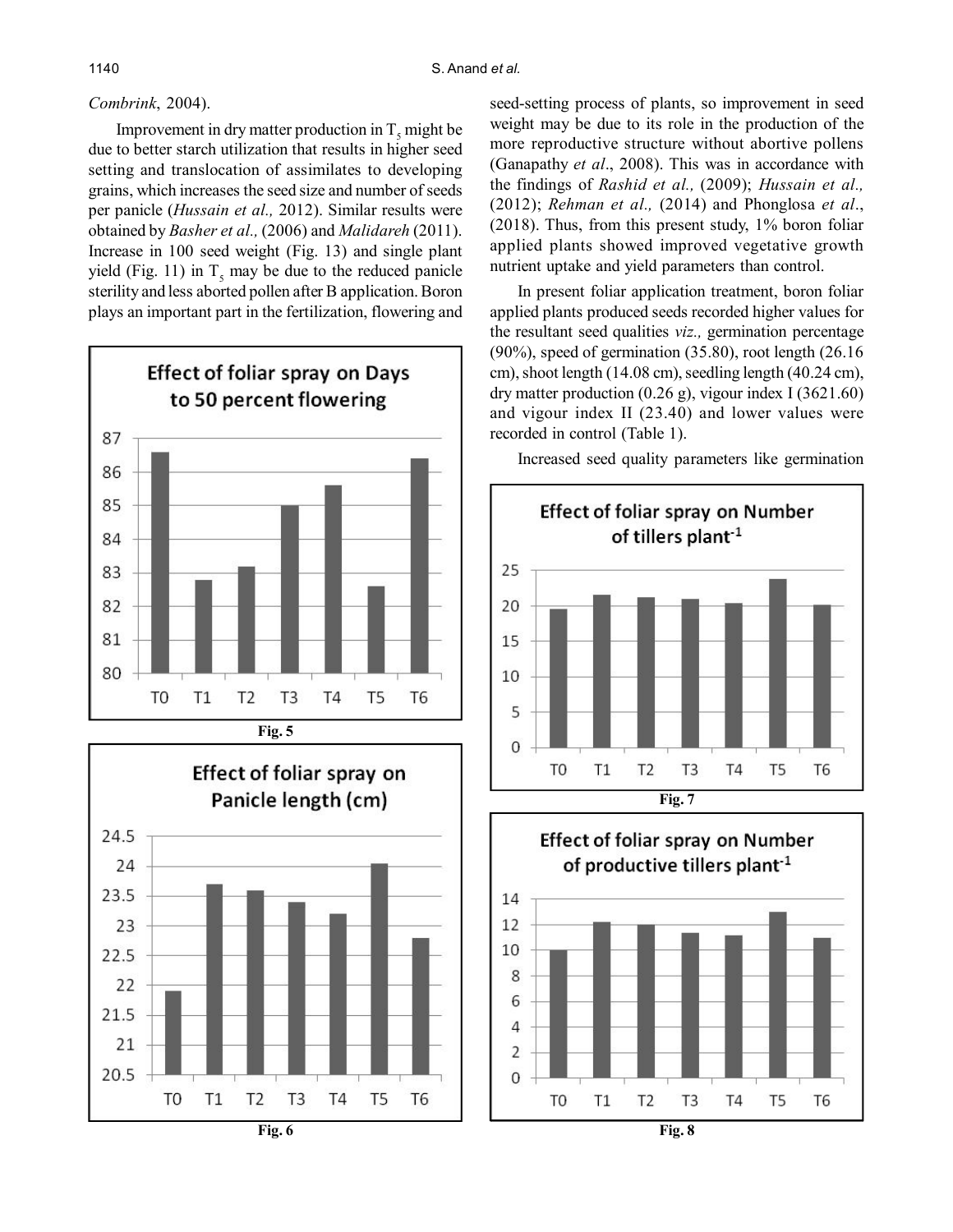2.25

 $2.2$ 2.15

 $2.1$ 

T<sub>0</sub>

 $T1$ 









percentage, speed of germination, shoot length, root length, seedling length, seedling dry weight, vigour index I and vigour index II over control by  $T<sub>s</sub>$  could be due to synergistic role of Boron in increasing the nutrient availability of calcium and sustaining it over a period of time as compared to their untreated one (Table 1). Similar results were reported by Shah *et al*., (2011).

**Fig. 13**

T<sub>3</sub>

T<sub>4</sub>

T<sub>5</sub>

T<sub>6</sub>

 $T<sub>2</sub>$ 

Further, Hugar and Kurdikeri (2000) have reported that an enhancement in seed quality parameters was due to its better translocation and metabolism of Boron as a carrier of phosphate nutrients particularly into the seed as well as activator of enzymes like transphosphorylase, dehydrogenase and carboxylase, during germination and seedling emergence and also due to the store of more metabolites during seed maturation and improved DNA repair mechanism by increased enzyme activity there by increased the vigour of the seed.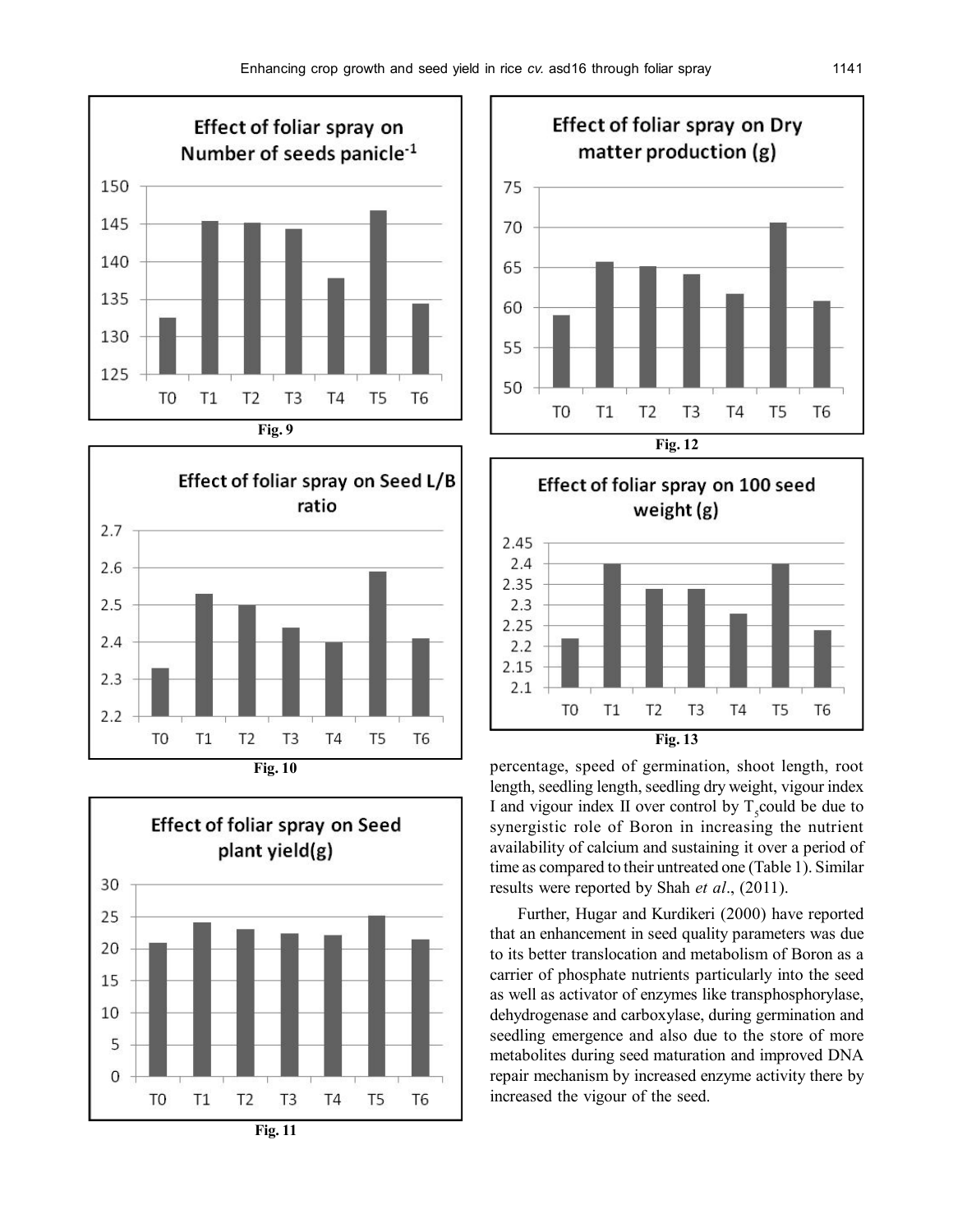| <b>Treat</b>     | <b>Speed</b> | Germin-        | <b>Root</b> | <b>Shoot</b> | Dry matter         | <b>Vigour</b> | <b>Vigour</b> |
|------------------|--------------|----------------|-------------|--------------|--------------------|---------------|---------------|
| ment             | of Germ      | ation          | length      | length       | production         | <b>Index</b>  | <b>Index</b>  |
|                  | -ination     | $\frac{6}{10}$ | (cm)        | (cm)         | $(g/10$ seedlings) |               | П             |
| $\overline{T}_0$ | 28.35        | 81(64.16)      | 21.30       | 11.16        | 0.20               | 2629.26       | 16.20         |
| T                | 35.76        | 89(70.64)      | 25.80       | 13.82        | 0.25               | 3526.18       | 22.25         |
| $T_{\gamma}$     | 33.41        | 84(66.42)      | 25.12       | 13.52        | 0.23               | 3245.76       | 19.32         |
| $T_{\rm a}$      | 33.22        | 83(65.65)      | 24.56       | 13.44        | 0.22               | 3154.00       | 18.26         |
| T                | 32.69        | 83(65.65)      | 23.80       | 13.34        | 0.22               | 3082.62       | 18.26         |
| $T_{\epsilon}$   | 35.80        | 90(71.56)      | 26.16       | 14.08        | 0.26               | 3621.60       | 23.40         |
| $T_6$            | 32.39        | 82(64.90)      | 23.62       | 12.82        | 0.21               | 2988.08       | 17.22         |
| Mean             | 33.09        | 85(67.00)      | 24.34       | 13.17        | 0.23               | 3178.21       | 19.27         |
| <b>SEd</b>       | 0.0093       | 0.3257(0.2600) | 0.0558      | 0.0232       | 0.0022             | 4.6465        | 0.4696        |
| $CD(P=0.05)$     | 0.0201       | 0.7002(0.5590) | 0.1200      | 0.0499       | 0.0047             | 9.9899        | 1.0097        |

#### **Table 1:** Effect of foliar spray on resultant seed quality in rice cv. ASD16.

# *et al*., 2018.).

#### **References**

- Ali, S., S.A. Raza, S.J. Butt and Z. Sarwar (2016). Effect of foliar boron application on rice (*Oryza sativa* L.) growth and final crop harvest. *Agric. Food Sci. Res.,* **3(2):** 49-52.
- Anandhakrishnaveni, S.A., Palanichamy and S. Mahendran (2004). Effect of foliar spray of nutrients on growth and yield of green gram (*Phaseolus radiatus*). *Legume Res.,* **27(2):** 149-

# **Summary**

Nutrient foliar sprays to crop plant foliage are usually suggested to correct nutrient deficiencies that arise during the original plant development period. From our current research, Boron @ 1 percent sprayed plants reported greater values for growth parameters *viz.,* plant height (76.30cm), leaf length (32.30cm), leaf breadth (1.16cm), days to first flowering (63.40 days), days to 50 percent flowering (82.60 days) and panicle length (24.04 cm) and seed yield parameters *viz.*, number of tillers plant<sup>-1</sup>  $(23.80)$ , number of productive tillers plant<sup>-1</sup>  $(13.00)$ , number of seeds panicle<sup>-1</sup> (146.80), seed L / B ratio (2.59), single plant yield (25.20 g), dry matter production (70.70 g) and 100 seed weight (2.40 g) when compared to other foliar applications and control. The harvested seeds from boron foliar applied plants recorded higher values for the seed qualities *viz.,* germination percentage (90%), speed of germination (35.80), root length (26.16 cm), shoot length (14.08cm), seedling length (40.24cm), dry matter production (0.26g), vigour index I (3621.60) and vigour index II (23.40).

# **Conclusion**

In summary, in comparison with other treatments and control, foliar application of 1 per cent boron is capable of boosting plant growth and seed yield parameters. Boron has a vital role in the formation of proteins, nitrogen, metabolism, cell division, cell membrane integrity, cell wall formation, nucleic acid and antioxidative systems (Goldbach and Wimmer, 2007; Bonilla *et al.,* 2009 and Koshiba *et al.,* 2009). Boron also maintains a stable balance of sugars and starches, pollination and seed production (Gupta *et al.,* 1985). Deficiency or toxicity of boron causes a severe decline in crop yield which is due to an interruption in metabolic events involving boron (*Brown et al.,* 2002). Hence, B is extremely costeffective micronutrient fertilization (Atique-ur-Rehman

150.

- Ashraf, M. and M.R. Foolad (2005). Pre-sowing seed treatment– A shotgun approach to improve germination, plant growth, and crop yield under saline and non-saline conditions. *Adv. Agron*., **88:** 223-263.
- Atique-ur-Rehman, M. Farroq, A. Rashid, F. Nadeem, S. Stuerz, F. Asch, R.W. Bell and K.H.M. Siddique (2018). Boron nutrition of rice in different production systems. A review. *Agron. Sustain. Dev.,* **38:** 25. https://doi.org/10.1007/ s13593-018-0504-8.
- Basher, M.M., M.M. Hosain, M.K.I. Malik and S.T. Khan (2006). Effect of boron and magnesium on nodulation and dry matter of soybear (*Glycine max* L.). *I.J.S.A T.,* **2:** 11-15.
- Bolanos, L., K. Lukaszewski, I. Bonilla and D. Blevins (2004). Why boron? *Plant Physiol. Biochem.,* **42:** 907-912.
- Bonilla, I., D. Blevins and L. Bolanos (2009). Boron functions in plants: Looking beyond the cell wall. (Ch. 5) In: Plant Physiology. Taiz, L and E. Zeiger (eds). IOP publishing physics. http://4e.plantphys.net.
- Brown, P.H., N. Bellaloui, M.A. Wimmer, E.S. Bassil, J. Ruiz, H. Hu, H. Pfeffer, F. Dannel and V. Romheld (2002). Boron in plant biology. *Pl. Biol.,* **4(2):** 205-223.
- Chaturvedi, S., A.S. Chandel and A.P. Singh (2012). Nutrient management for enhanced yield and quality of soybean (*Glycine max*) and residual soil fertility. *Legume Res.,* **35(3):** 175-184.
- Dell, B., L. Huang and R.W. Bell (2002). Boron in plant reproduction. In H.E. Goldbach (ed.) Boron in plant and animal nutrition. Kluwer Academic / Pledum Publ., New York. pp. 103-117.
- Desouky, I.M., L.F. Haggog, M.M.M. Abd-El-Migeed, Y.F.M. Kishk and E.S. ElHadi (2009). Effect of boron and calcium nutrients sprays on fruit set, oil content and oil quality of some olive cultivars. *World J Agric. Sci.,* **5(2):** 180-185.
- Femandez, V., T. Sotiropoulos and P. Brown (2013). Foliar feritilization: Scientific principles and field practices. *International Fertilizer Industry Association (IFA), Paris.*
- Ganapathy. M., G. Baradhan and N. Ramesh (2008). Effect of foliar nutrition on reproductive efficiency and grain yield